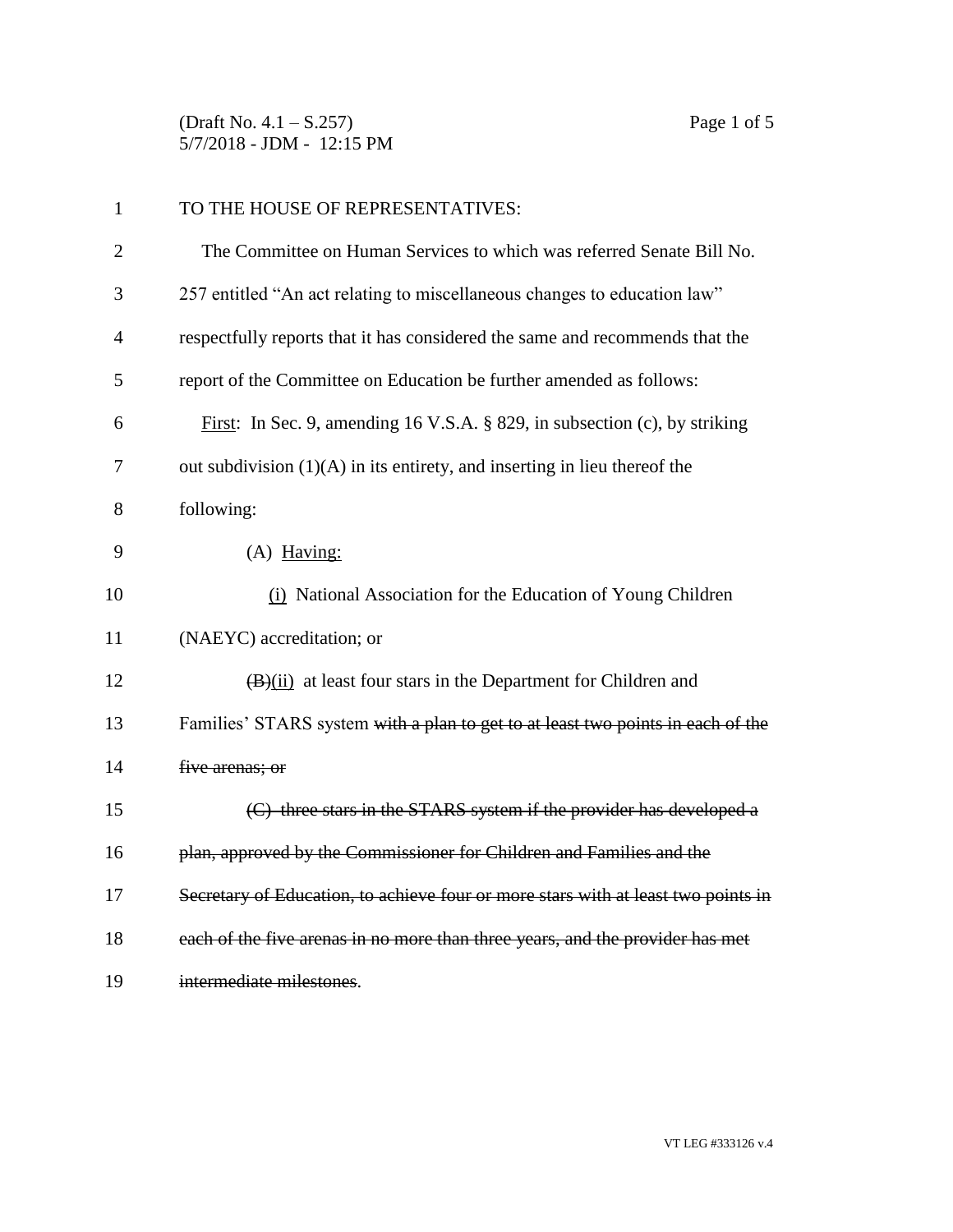## (Draft No. 4.1 – S.257) Page 2 of 5 5/7/2018 - JDM - 12:15 PM

| $\mathbf{1}$   | Second: In Sec. 9, amending 16 V.S.A. § 829, in subsection (c), by striking        |
|----------------|------------------------------------------------------------------------------------|
| $\overline{2}$ | out subdivision $(2)(B)$ in its entirety, and inserting in lieu thereof the        |
| 3              | following:                                                                         |
| $\overline{4}$ | (B) meeting health, safety, and quality rules adopted by the State                 |
| 5              | Board of Education.                                                                |
| 6              | Third: In Sec. 9, amending 16 V.S.A. § 829, in subsection (e), by striking         |
| 7              | out subdivision $(4)(B)(ii)$ in its entirety, and inserting in lieu thereof the    |
| 8              | following:                                                                         |
| 9              | (ii) enters into an agreement with any provider to which it will pay               |
| 10             | tuition regarding quality assurance, transition, and any other matters;            |
| 11             | agreements entered into for the 2019-2020 school year and future school years      |
| 12             | shall be in a form prescribed by the Secretary of Education; and                   |
| 13             | Fourth: In Sec. 9, amending 16 V.S.A. § 829, in subsection (e), by striking        |
| 14             | out subdivision (12) in its entirety, and inserting in lieu thereof the following: |
| 15             | (12) To establish health, safety, and quality requirements for                     |
| 16             | prequalified public providers that are consistent with the Child Care Licensing    |
| 17             | Regulations adopted by the Agency of Human Services.                               |
| 18             | Fifth: In Sec. 10, amending 16 V.S.A. § 4010, by striking out subsection           |
| 19             | (c) in its entirety, and inserting in lieu thereof the following:                  |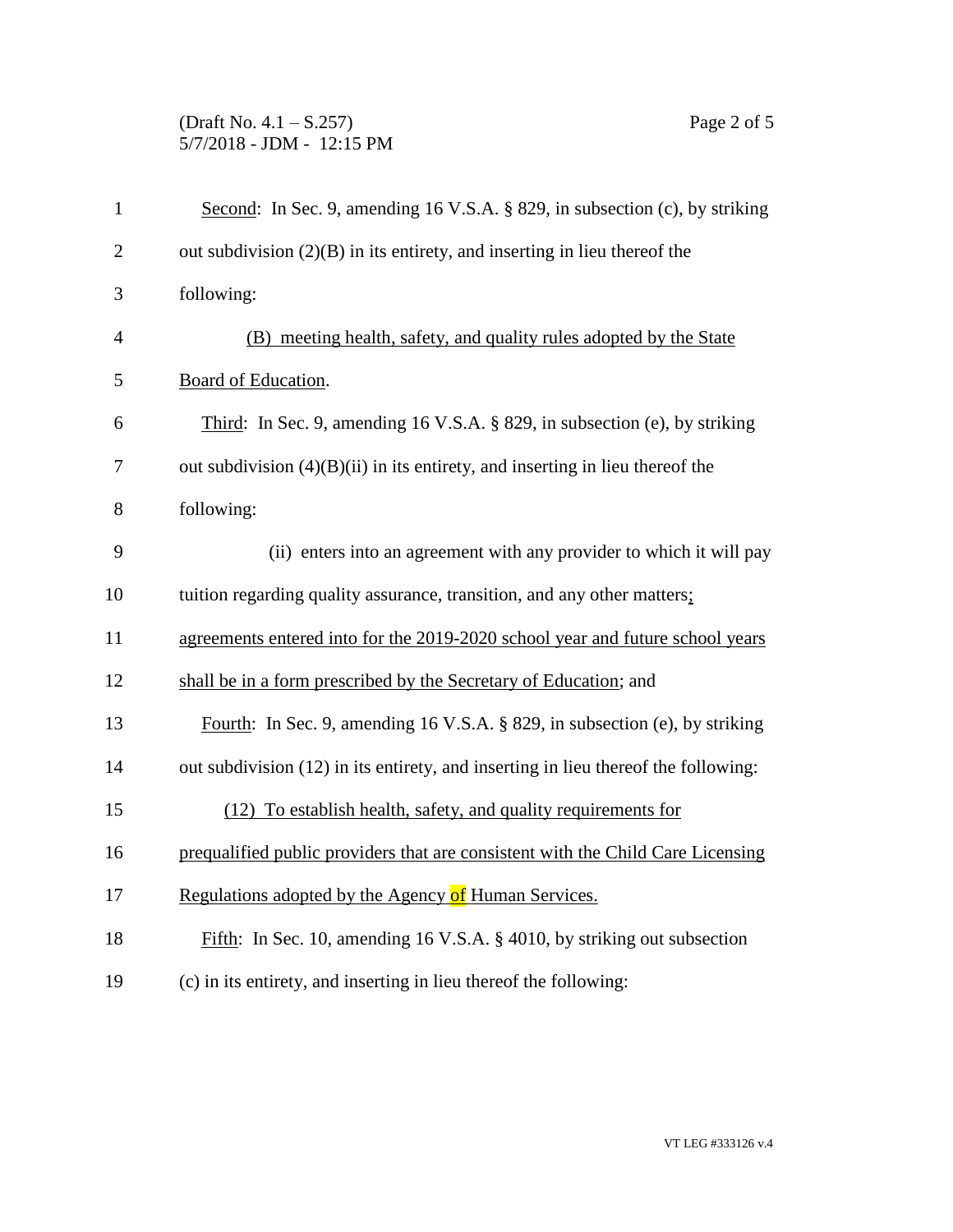## (Draft No. 4.1 – S.257) Page 3 of 5 5/7/2018 - JDM - 12:15 PM

| $\mathbf{1}$   | (c) The Secretary shall determine the weighted long-term membership for             |
|----------------|-------------------------------------------------------------------------------------|
| $\overline{2}$ | each school district using the long-term membership from subsection (b) of          |
| 3              | this section and the following weights for each class:                              |
| 4              | (1) Prekindergarten except as otherwise provided in this subsection,                |
| 5              | prekindergarten-0.46;                                                               |
| 6              | (2) for a resident child enrolled in a prekindergarten program offered by           |
| 7              | a prequalified public provider, as defined in section 829(a) of this title, that is |
| 8              | the district of residence with a duration of 20 hours or more per week for 35       |
| 9              | weeks annually— $0.70$ ;                                                            |
| 10             | (3) Elementary or elementary, excluding prekindergarten—1.0; and                    |
| 11             | $(4)$ Secondary secondary-1.13                                                      |
| 12             | Sixth: By striking out Sec. 13 in its entirety and inserting in lieu thereof the    |
| 13             | following:                                                                          |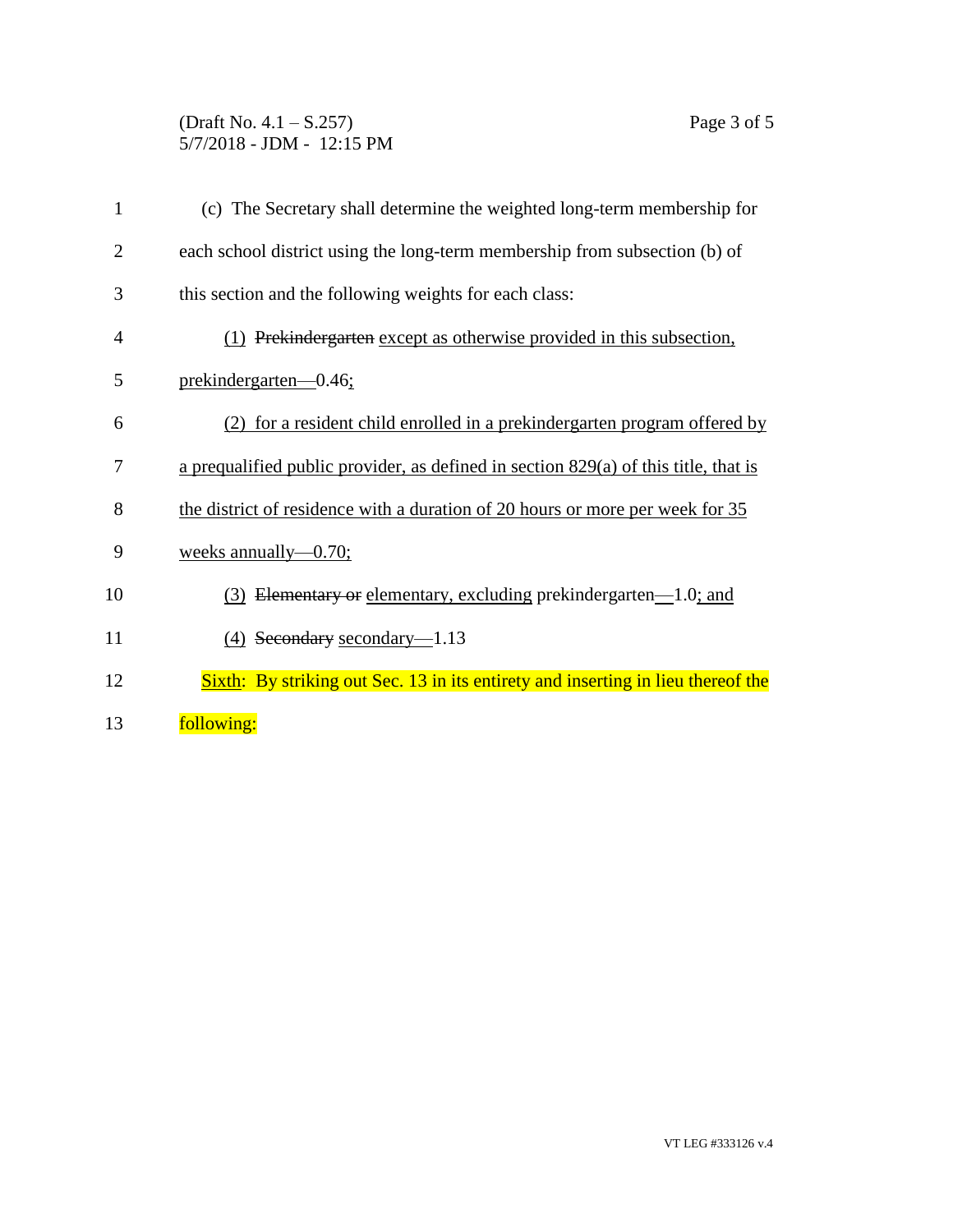(Draft No. 4.1 – S.257) Page 4 of 5 5/7/2018 - JDM - 12:15 PM

| $\mathbf{1}$   | Sec. 13. PREKINDERGARTEN TRANSITION                                              |
|----------------|----------------------------------------------------------------------------------|
| $\overline{2}$ | Until such time as the State Board of Education implements rules that            |
| 3              | establish health, safety, and quality requirements for prequalified public       |
| 4              | providers under Sec. 9 of this act, prequalified public providers be subject to  |
| 5              | the health, safety, and quality rules adopted by the Agency of Human Services    |
| 6              | and the oversight by the Agency of Human Services it its enforcement of these    |
| 7              | rules.                                                                           |
| 8              | Seventh: By striking out Sec. 25 and in its entirety and by inserting in lieu    |
| 9              | thereof the following:                                                           |
| 10             | Sec. 25. EFFECTIVE DATES                                                         |
| 11             | (a) Secs. 8 (Technical Correction) shall take effect July 1, 2019. Secs. 9,      |
| 12             | 11, and 12 (Prekindergarten Education) shall take effect on July 1, 2019 for the |
| 13             | 2019-2020 school year and future school years.                                   |
| 14             | (b) Sec. 10, which increases the weighting from $0.46$ to $0.70$ for a resident  |
| 15             | child enrolled in a resident prekindergarten program with a duration of 20       |
| 16             | hours or more per week for 35 weeks annually, shall take effect July 1, 2020 in  |
| 17             | order to provide sufficient time to determine how to better ensure equity and    |
| 18             | access to publicly funded hours across the private and public prekindergarten    |
| 19             | delivery systems.                                                                |